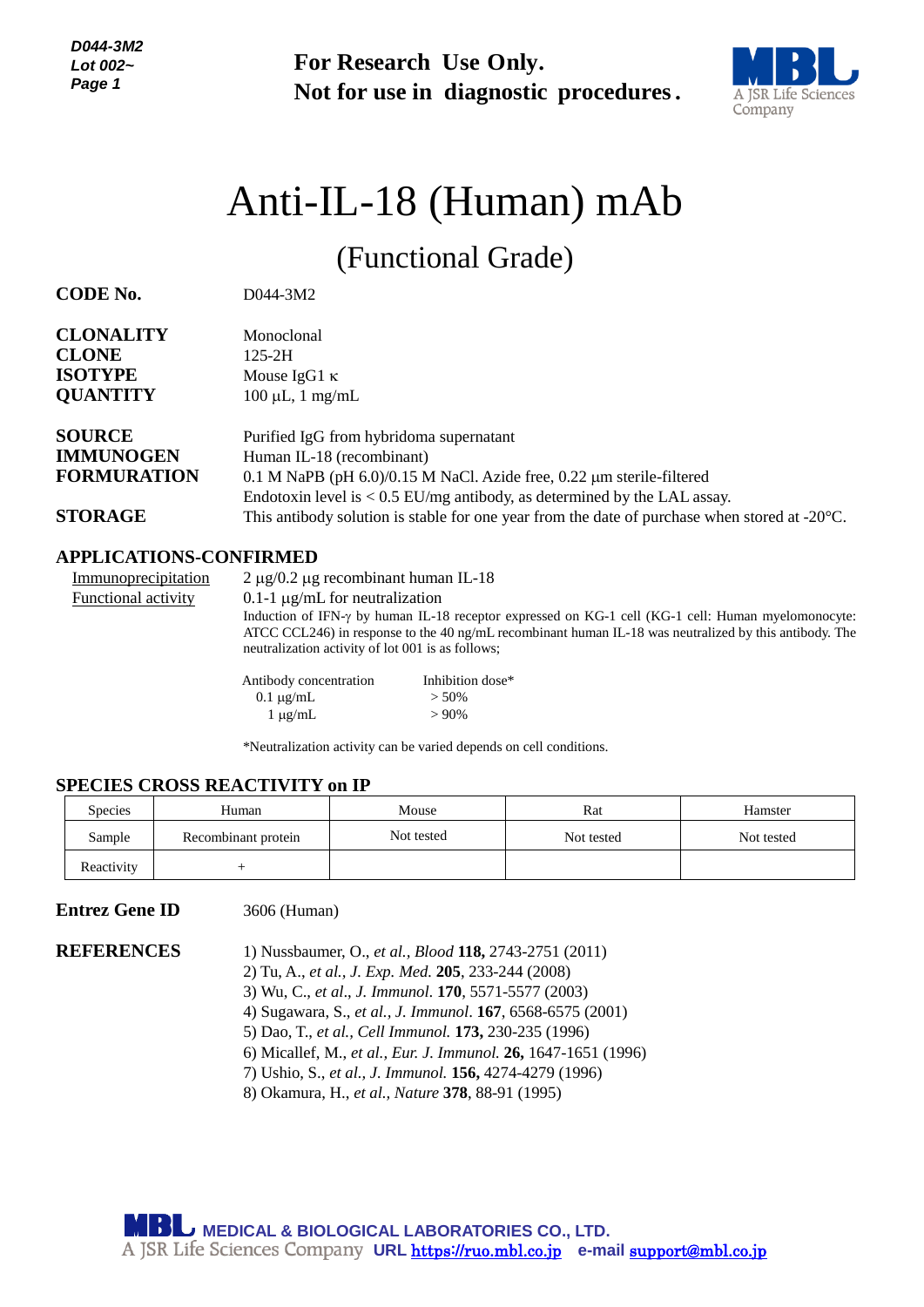*D044-3M2 Lot 002~ Page 2*

#### RELATED PRODUCTS:

| Antibodies          |                                         |
|---------------------|-----------------------------------------|
| D043-3              | Anti-IL-18 (Human) mAb $(25-2G)$        |
| $D044-3$            | Anti-IL-18 (Human) mAb $(125-2H)$       |
| D044-3M2            | Anti-IL-18 (Human) mAb FG (125-2H)      |
| $D045-3$            | Anti-IL-18 (Human) mAb $(159-12B)$      |
| $D045-6$            | Anti-IL-18 (Human) mAb-Biotin (159-12B) |
| <b>PM014</b>        | Anti-IL-18 (Human) pAb (polyclonal)     |
| D <sub>048</sub> -3 | Anti-IL-18 (Mouse) mAb $(93-10C)$       |
| D048-3M2            | Anti-IL-18 (Mouse) mAb FG $(93-10C)$    |
| D <sub>048</sub> -6 | Anti-IL-18 (Mouse) mAb-Biotin (93-10C)  |
| $D$ 046-3           | Anti-IL-18 (Mouse) mAb (39-3F)          |
| $D047-3$            | Anti-IL-18 (Mouse) mAb (74)             |
| M <sub>157-3</sub>  | Anti-IL-18 (Rat) mAb $(21A12)$          |
| M <sub>158-3</sub>  | Anti-IL-18 (Rat) mAb $(91D8)$           |
|                     |                                         |
|                     |                                         |

#### ELISA Kits

| 7620 | Human IL-18 ELISA Kit |
|------|-----------------------|
| 7625 | Mouse IL-18 ELISA Kit |

Recombinant Proteins

B001-5 [Recombinant Human IL-18](http://ruo.mbl.co.jp/dtl/P/B001-5/) B003-5 [Recombinant Human IL-18 \(without BSA\)](http://ruo.mbl.co.jp/dtl/P/B003-5/) B002-5 [Recombinant Mouse IL-18](http://ruo.mbl.co.jp/dtl/P/B002-5/) B004-5 [Recombinant Mouse IL-18 \(without BSA\)](http://ruo.mbl.co.jp/dtl/P/B004-5/)

M075-3M2 Mouse [IgG1 \(isotype control\) FG \(2E12\)](http://ruo.mbl.co.jp/dtl/A/M080-3M2/)

# Immunoprecipitation

- 1) Mix 20 L of 50% protein G agarose beads slurry resuspended in PBS with Mouse IgG1 (isotype control) (MBL, code no. M075-3M2) or Anti-IL-18 (Human) mAb (D044-3M2) at the amount as suggested in the **APPLICATIONS**, and then add 1 mL of Wash buffer I [10 mM Tris-HCl (pH 8.0), 500 mM NaCl, 0.1% NP-40] into each tube. Incubate with gentle agitation for 1 hr. at room temperature.
- 2) Wash the beads twice with 1 mL of Wash buffer I.
- 3) Add 200 ng of recombinant human IL-18 in 100  $\mu$ L of PBS containing 1% BSA and 0.09% NaN<sub>3</sub>.

\*Azide may react with copper or lead in plumbing system to form explosive metal azides. Therefore, always flush plenty of water when disposing materials containing azide into drain.

- 4) Incubate with gentle agitation for 1 hr. at room temperature.
- 5) Wash the bead pellet 5 times with 1 mL of Wash buffer II [50 mM Tris-HCl (pH 8.0), 150 mM NaCl, 0.05% NP-40].
- 6) Resuspend the beads in 20  $\mu$ L of Laemmli's sample buffer, boil for 5 min., and centrifuge. Load 10  $\mu$ L of the sample per lane in a 1-mm-thick SDS-polyacrylamide gel (12.5% acrylamide) for electrophoresis.
- 7) Blot the protein to a polyvinylidene difluoride (PVDF) membrane at 1 mA/cm<sup>2</sup> for 1 hr. in a semi-dry transfer system (Transfer Buffer: 25 mM Tris, 190 mM glycine, 20% methanol). See the manufacture's manual for precise transfer procedure.
- 8) To reduce nonspecific binding, soak the membrane in 10% skimmed milk (in PBS, pH 7.2) for 1 hr. at room temperature.
- 9) Incubate the membrane with 1 g/mL of the Anti-IL-18 (Human) mAb (MBL, code no. D043-3) diluted with 1% skimmed milk (in PBS, pH 7.2) for 1 hr. at room temperature. (The concentration of antibody to be used will depend on conditions.)
- 10) Wash the membrane with PBS (5 min. x 3 times).
- 11) Incubate the membrane with 1:10,000 of Anti-IgG (Mouse) pAb-HRP (MBL, code no. 300) diluted with 1% skimmed milk (in PBS, pH 7.2) for 1 hr. at room temperature.
- 12) Wash the membrane with PBS (5 min. x 3 times).
- 13) Wipe excess buffer on the membrane, then incubate it with appropriate chemiluminescence reagent for 1 min. Remove extra reagent from the membrane by dabbing with paper towel, and seal it in plastic wrap.
- 14) Expose to an X-ray film in a dark room for 3 min. Develop the film as usual. The condition for exposure and development may vary.

(Positive control for Immunoprecipitation; Recombinant human IL-18)